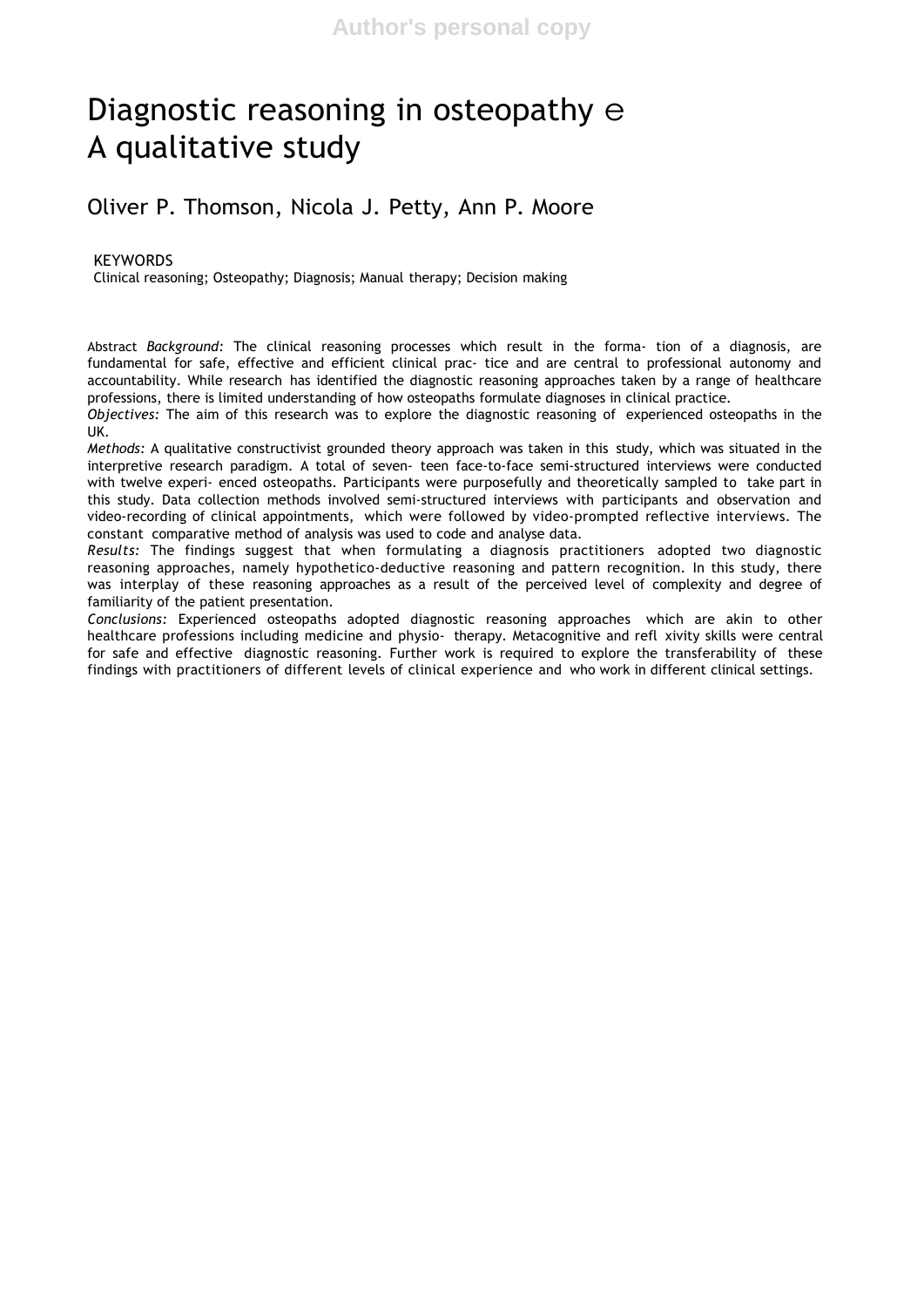## Introduction

Clinical reasoning refers to the social, cognitive and interactive processes by which practitioners make decisions in practice.<sup>1</sup> Specifically, diagnostic reasoning refers to the reasoning processes which result in the formation of a diagnosis, often related to patients' physical disability and impairment with consideration of associated pain mechanisms, tissue pathology, and potential and wide-ranging contributing factors. $^2$  Researchers across the healthcare professions have been attempting to understand the processes of clinical reasoning for more than forty-five years, with the majority of the research focusing primarily on the process practitioners use to arrive at a diagnosis.<sup>3</sup>

## Approaches to clinical reasoning research

Since clinical reasoning is a social and cognitive process and therefore resides in the 'head' of the practitioner, largely hidden from observers<sup>4</sup> this poses a challenge for researchers wanting to explore this area of clinical practice. A range of research methods, operating in different research paradigms, have been used to investigate the different aspects of clinical reasoning.<sup>4,5</sup>

Throughout the last five decades, there have been notable trends in the methodologies and theories of clinical reasoning research. The medical profession were amongst the first to actively research clinical reasoning and have strongly influenced the reasoning approaches adopted in other health professions.<sup>5</sup> Research into clinical reasoning has used both qualitative and quantitative methodological approaches to data gathering and analysis. Early medical researchers of clinical reasoning in the 1970s operated predominantly in the positivist/ post-positivist paradigm, using largely quantitative research approaches.<sup>6</sup> However, more recent clinical reasoning research in other healthcare professions including physiotherapy, $27,8$  occupational therapy<sup>9e11</sup> and nursing<sup>12e14</sup> has operated within the interpretive research paradigm, using qualitative methodologies.

Quantitative approaches are well suited to limit, test or measure specific aspects of clinical reasoning (for example, 'do experts or novices generate more differential diagnoses?'), while qualitative methods will illuminate factors which can help to explain and understand an individual's clinical reasoning (for example, 'how do practitioners structure their treatment and management plan?').<sup>3</sup> Whether taking a quantitative or qualitative approach, observation and/or videorecording of treatment sessions, interviews with practitioners and patients, and written materials from the practitioners (for example, reflective diaries) have served as data collection methods in clinical reasoning research, all with varying strengths and weaknesses (for an overview see Unsworth4).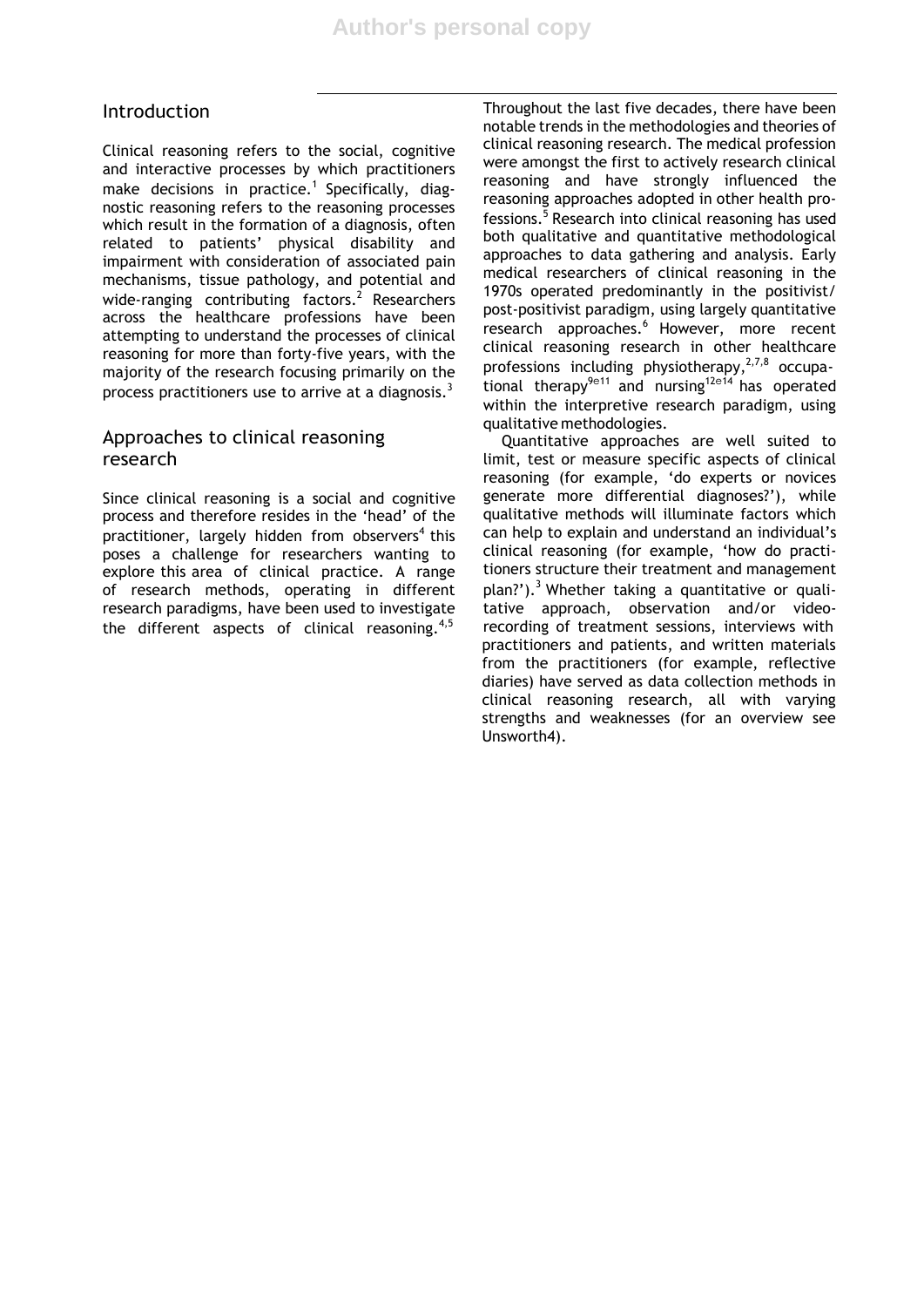## The development of diagnostic reasoning research

In the late 1970s, researchers attempted to gain an understanding of the diagnostic reasoning processes used within medicine. Using students of different educational levels<sup>15</sup> or a combination of students and physicians,<sup>16</sup> these studies observed participants' interaction with patients during a clinical appointment. Participants then gave a real-time verbal description, either during the

interaction ('think aloud') or alternatively after the patient encounter, whilst also viewing a videorecording of the clinical appointment, termed 'stimulated recall'. Drawing on previous research comparing the performance of master and novice chess players,  $17,18$  Elstein and colleagues<sup>19</sup> took an observational approach to study diagnostic reasoning, by investigating how 'expert'<sup>d</sup> medical practitioners solved clinical problems and arrived at a diagnosis. The results of these studies showed that expert practitioners began to formulate multiple hypotheses early on in the patient encounter and that the diagnostic accuracy was closely related to previous exposure and experience of specific types of patient cases. The key finding of Elstein's study was that diagnostic reasoning involved four steps: 1) data or 'cue' acquisition (initial observation, case history, examination findings); 2) hypothesis formation; 3) interpretation of the data ('weighing of evidence'); followed by 4) a search to prove (or disprove) the evidence (hypothesis evaluation).<sup>19</sup> What emerged from professionals including nurses,  $\frac{2}{2,7,8}$ ,  $\frac{1}{3,7}$ ,  $\frac{3}{2,7}$ ,  $\frac{1}{3,7}$ Elstein's seminal work was an early general model of medical diagnostic reasoning, termed the 'hypothetico-deductive' method.<sup>24</sup>

Later, in the 1980s, medical researchers began focusing on the different ways in which expert physicians organised and structured their knowledge in relation to their diagnostic reasoning. Groen and Patel<sup>25</sup> identified that during non-problematic situations, experts did not rely solely on hypotheticodeductive reasoning, but rather used direct retrieval of information from a well-developed knowledge base to support their analysis of presenting data and subsequent hypothesis generation, termed 'pattern recognition'. Pattern recognition, also known as 'forward reasoning', contrasts with the cyclical process of hypothesis generation and testing (also referred to as 'backward reasoning'). Patel and Groen<sup>25</sup> proposed that novices tend to use processes such as means-ends analysis and generate-and-test methods that involve slower backward reasoning. Barrows and Feltovich<sup>26</sup> posited that practitioners use hypotheticodeductive reasoning as a means to store new clinical patterns in their memory which may be relied upon when a similar clinical situation arises.

Further research has suggested that when confronted with a complex or unfamiliar problem, expert medical practitioners resort back to<br>hypothetico-deductive reasoning. <sup>26e28</sup> Although efficient, pattern recognition can be error prone and reducing the hazards associated with pattern recognition requires a strong domain specific<br>knowledge and metacognitive processes. Jones and colleagues highlight how to avoid the potential hazards of pattern recognition and state that "learning and being able to recognise common clinical patterns and their variations while minimising the risks and limitations of pattern recognition requires metacognition".<sup>27022</sup> The ability of the practitioner to self-reflect and 'know what they know and what they don't know' affords them the ability to monitor their data collection and is thought to be  $a_2$  vital part of expert practice in physiotherapy.

Since the seminal clinical reasoning studies of the 1970s and 1980s, research has shown that hypothetico-deductive reasoning and pattern recognition approaches are core strategies in the diagnostic reasoning of a range  $\frac{1}{2}$ ,  $\frac{1}{3}$  healthcare professiongly including nurses,  $\frac{1}{2}$ ,  $\frac{1}{2}$ ,  $\frac{1}{2}$ ,  $\frac{1}{2}$ ,  $\frac{1}{2}$ therapists<sup>3</sup> and physiotherapists.

## Diagnostic reasoning and osteopathy

In the UK and the antipodes, osteopaths are autonomous manual therapy professionals who require a broad ranging knowledge and skill base in order to diagnose, treat and manage patients with a variety of musculoskeletal and non-musculoskeletal conditions which present in clinical practice. $33,34$  With regards to presenting symptoms, spinal pain is by far the most common condition treated by osteopaths in the UK. $^{33,34}$  Practitioners employ a broad spectrum of therapeutic interventions, with manipulative

 $d$  The concept of the 'expert' is problematic, and researchers currently have a limited understanding of the nature of expertise in healthcare (for example see, Mylopoulos et al.,  $^{20}$  Jensen et al.<sup>21,22</sup> and Petty et al.<sup>23</sup>).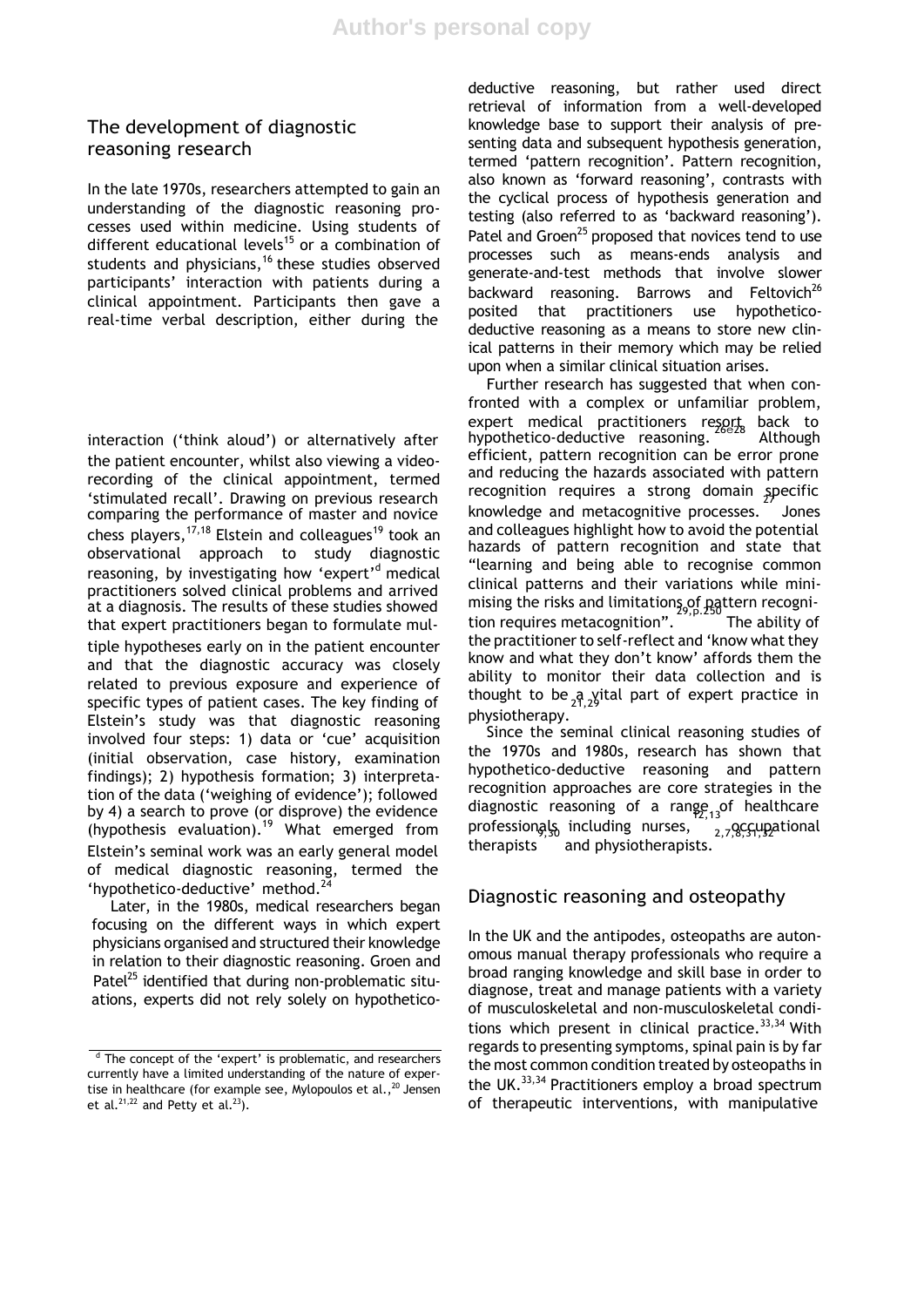techniques (such as spinal mobilisation and highvelocity thrust manipulation) as the preferred form of treatment modalities for practitioners in the  $UK^{33e35}$  as well as internationally.<sup>36,37</sup> For example, a 2001 survey of the UK osteopathic profession conducted by the GOsC,  $33$  showed that almost 75% of responders regularly used joint mobilisation techniques, and almost 50% regularly used high-velocity thrust techniques, as part of their treatment, and similar statistics are supported by more recent research.<sup>34,35</sup>

In view of the wide range of treatment interventions employed by practitioners and the diversity and complexity of problems that patients present with in clinical practice, well developed clinical reasoning skills are essential to osteopaths. Specifically, diagnostic reasoning is fundamental to safe and effective osteopathic practice and is central to professional autonomy and accountability. Furthermore, the current standards of osteopathic practice demand that practitioners in the UK are able to evaluate patients effectively in order to "make a working diagnosis and formulate a treatment plan".  $38, p.13$  The most recent standards of practice set out by the GOsC explicitly state that osteopaths are required to have "problem-solving and thinking skills in order to inform and guide the interpretation of clinical and other data, and to justify clinical reasoning and decisionmaking".38,p.9 Similar competencies in diagnostic reasoning are echoed by the osteopathic regulators in Australia,  $39$  New Zealand<sup>40</sup> and are found in benchmarks for osteopathic training worldwide.<sup>41</sup> Although several osteopathic models of diagnostic reasoning models have been proposed theoretically<sup>42</sup>e<sup>44</sup> there is little-to-no published research exploring the diagnostic reasoning of osteopaths. Therefore a knowledge gap exists between the diagnostic reasoning skills *espoused* and stipulated by osteopathic regulators and the actual diagnostic reasoning skills of practitioners which take place *in-action*, during real-world clinical practice.

Research from a range of healthcare professions has shown that well developed diagnostic reasoning skills are fundamental to clinical expertise (for example in physiotherapy<sup>2,21,45,46</sup> and medicine<sup>47e49</sup>). Developing a research-based knowledge of the diagnostic reasoning processes used by osteopaths would be valuable to educators and practitioners and ultimately help enhance patient care.<sup>3</sup> Finally, issues surrounding the nature, uniqueness and role of osteopathy in modern-day healthcare are continually debated by the profession internationally (see for example the Special Edition of this journal on osteopathic principles<sup>50</sup>);

therefore research which investigates how osteopaths make clinical and diagnostic decisions is able to generate knowledge which sheds light on these fundamental areas of professional practice.

This paper explores the diagnostic reasoning of experienced osteopaths and the findings from this study form part of a broader theory of clinical decision-making and therapeutic approaches reported elsewhere.<sup>51e54</sup>

#### Methods

#### Study design

A constructivist grounded theory<sup>55</sup> approach was taken in this qualitative study, which was situated in the interpretive research paradigm. A total of seventeen face-to-face semi-structured interviews were conducted with twelve experienced osteopaths, three of which took place immediately after observation of a clinical appointment which was also video-recorded. These three reflective interviews were prompted by the video-recording, which facilitated participants' to reflect more deeply on their reasoning and helped to ensure the interview discussion was firmly grounded in their actions, reasoning and decisions, which took place during the clinical appointment.<sup>56</sup>

In line with grounded theory, data collection and analysis occurred in parallel, in an iterative fashion.<sup>55</sup> The constant comparative method of analysis was used to code and analyse interview data.<sup>55</sup> This method of analysis involved the primary research (OT) comparing data with data, data with category, category with category and facilitated the active construction of codes and categories with increasing level of abstraction.<sup>55</sup> Memos were written throughout the study data collection and analysis, and helped to identify and define codes, patterns and relationships in the data as well as encouraging researcher reflexivity.<sup>55</sup> Data collection and analysis continued until no new analytical insights became apparent, suggesting theoretical sufficiency had been attained.<sup>55</sup>

Table 1 provides examples of interview questions which were used to explore participants' diagnostic reasoning. All interviews were audiorecorded and transcribed verbatim. The methods used in this study have been presented in detail elsewhere.<sup>51,53,54</sup>

#### **Participants**

A total of twelve UK registered osteopaths were purposefully and theoretically sampled to take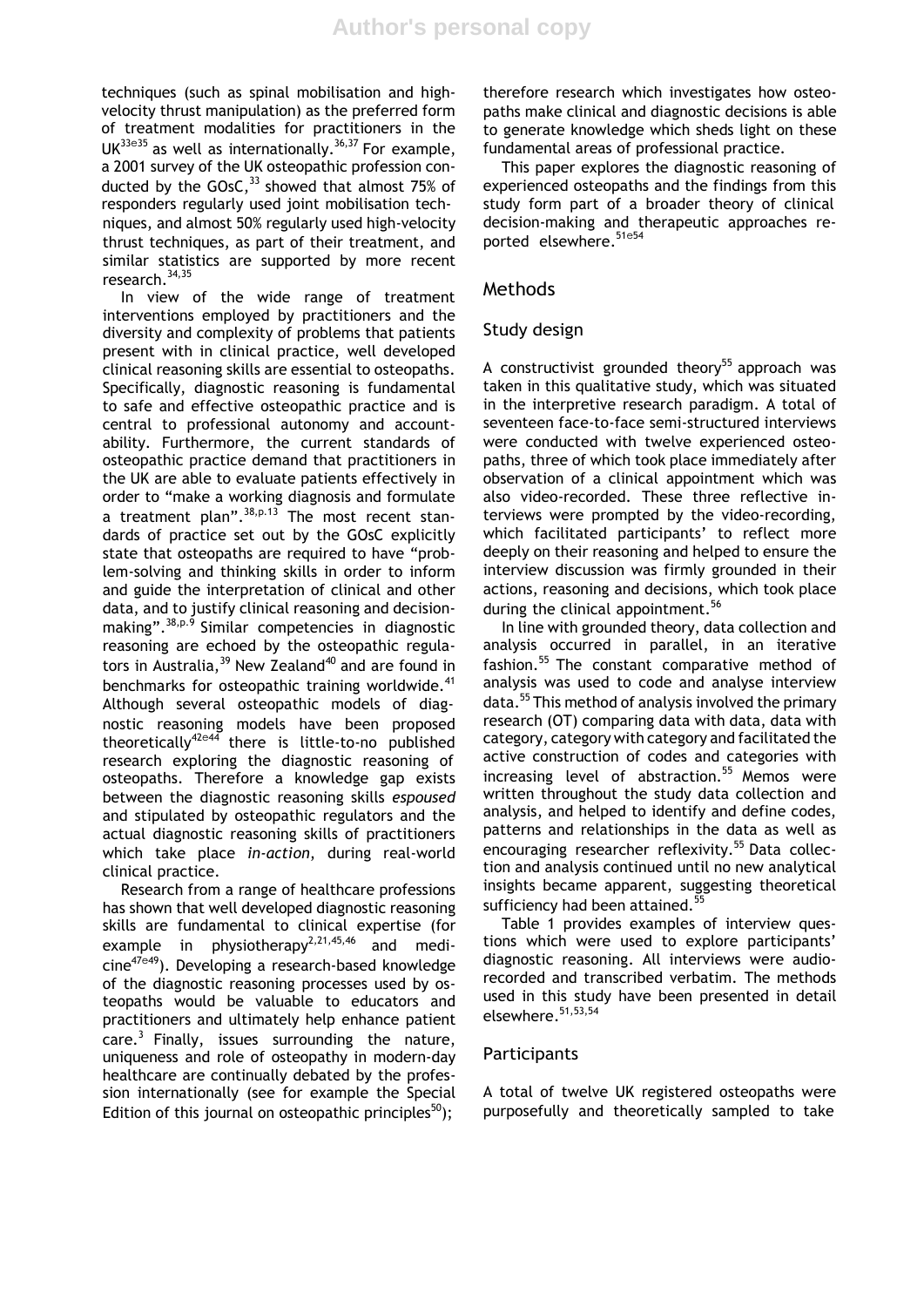Table 1 Example of interview questions used to explore participants' diagnostic reasoning.

| Imagine we are in your clinic, and you are about to<br>see a new patient. Let's say it's a patient with back |
|--------------------------------------------------------------------------------------------------------------|
| pain. Please take me through your thinking                                                                   |
| process, as you work out what's wrong with this                                                              |
| patient.                                                                                                     |
| As you do this test/examination etc what are you                                                             |
| focusing on? What are you thinking about? How                                                                |
| does this help you decide what's causing the                                                                 |
| patients problem?                                                                                            |
| Has the patients' condition met with your                                                                    |
| expectations? How does this make you feel/think?                                                             |
| What were your main concerns about this patient?                                                             |
| Did anything take you by surprise while caring for                                                           |
| the patient? How do you feel in that situation?                                                              |
| How did you know it was safe to proceed with this                                                            |

*patient?*

part in this study. Participants were recruited from osteopathic educational institutions and through adverts placed in the national osteopathic press. Participants' biographical information is provided in Table 2. Approval was granted by the Faculty of Health and Social Science Research Ethics and Governance Committee at the University of Brighton and the Ethics Committee of the British College of Osteopathic Medicine.

## Findings

A major goal of all participants was establishing an explanation of the patient's problem. All participants initially sought to differentiate between a serious pathology that would require referral to a medical practitioner and a condition that was within their expertise and scope of practice. All participants appeared to spend time focusing on patient's manifestations of disease and dysfunction, (i.e. clinical signs and symptoms) with the aim of measuring and defining the patient's condition. For clarity, the diagnostic reasoning process is presented in the following three stages; however the actual process was iterative across all three:

- Focusing on signs and symptoms
- Generating and testing hypotheses
- Recognising patterns

Focusing on signs and symptoms

When reasoning diagnostically, participants' attention was focused on patients' signs and

| Table 2 Biographical information of<br>participants. | study                                                                                                                           |
|------------------------------------------------------|---------------------------------------------------------------------------------------------------------------------------------|
| Mean age                                             | 43.5 (range 30e56)                                                                                                              |
| Mean years in<br>clinical practice                   | 15 (range 6e25)                                                                                                                 |
| Gender                                               | 10 males<br>2 females                                                                                                           |
| Work setting                                         | All worked in private clinical<br>practice<br>10 held additional roles as<br>clinical tutors or lecturers at                    |
| Education                                            | an OEI<br>All had undergraduate<br>qualifications in osteopathy<br>(BSc, DO)<br>4 held additional<br>postgraduate degrees (MSc) |

OEI e Osteopathic Educational Institution; BSc e Bachelor of Science; DO e Diploma in Osteopathy; MSc e Master of Science.

symptoms, and through specific clinical action, such as examination procedures, they sought to acquire cues which would help to explain the cause of the patient's problem. All participants were interested in the precise nature and behaviour of patients' symptoms such as the location of pain, type of pain, and whether there were any associated symptoms. These initial cues formed the basis of ideas or hypotheses about what might be the cause of the patients' problem. These hypotheses were tested by specific questioning, or performing precise procedures and actions (such as clinical testing and examination). These actions produced additional cues which allowed possible hypotheses to be refined, accepted or discarded:

*I look for associated symptoms, and I try, with the best possible attempt, to pinpoint dysfunction or tissue causing symptoms, or perhaps more centrally maintained pain states*. (P3)

*If they've [the patient] come in with left-sided chest or heart problems, I'd be doing a cardiovascular screening, so I always test the most dangerous things first*. (P5)

At the centre of participants' thinking were the presenting signs and symptoms, results of clinical tests, questions, and thoughts regarding possible hypotheses regarding a causal explanation of the patients' problem. When focusing on the signs and symptoms of the patient's presenting problem, participant's thinking was directed predominately towards determining causeeeffect relationships, the meaning of biomedical cues, and developing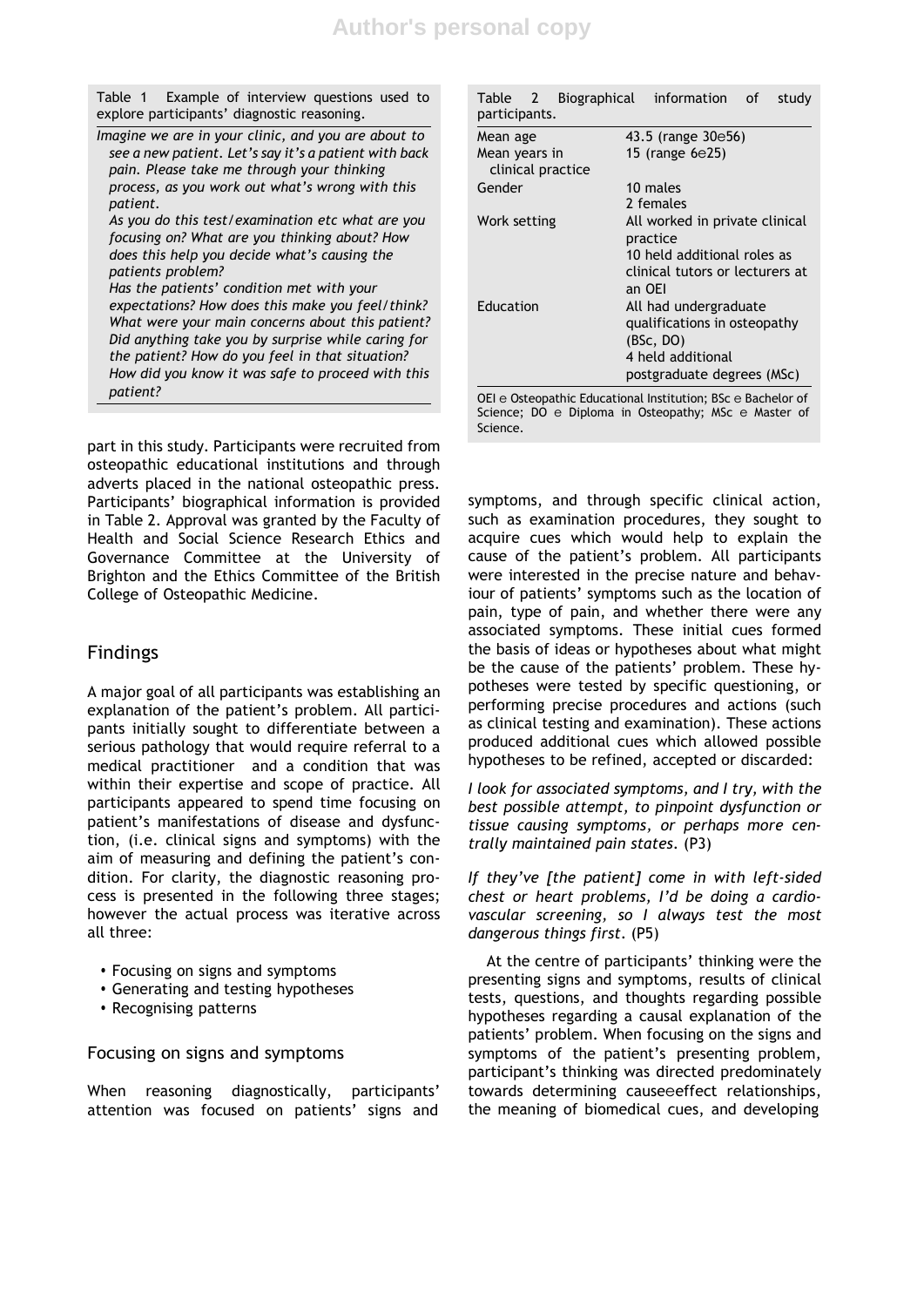hypotheses. It appeared that the constructed diagnosis was the result of participants' own interpretation of the patient's signs and symptoms:

*The elements of the case history, the nature of the onset of the pain, diurnal variation, and those kinds of things will tend to lead me towards implicating certain tissues perhaps more than others*. (P7)

*If the person's presenting with paresthesia in the limb or in the hands or the feet I want to know which nerve root is involved*. (P8)

Having focused on the presenting signs and symptoms to acquire cues in order to help explain the patient's condition, practitioners sought to obtain an explanation of the patient's condition which they considered to be 'correct' and 'true'. During the process of diagnosis construction, participants appeared to adopt one of two different diagnostic reasoning approaches; *hypotheticodeductive reasoning*<sup>19</sup> or *pattern recognition*, 57 and are presented below.

#### Generating and testing hypotheses

For all participants, focusing on patients' signs and symptoms during examination procedures enabled them to acquire cues which would help develop hypotheses and guide further examination and treatment. Initial cues formed the basis of ideas or hypotheses about what might be the cause of patients' condition, and all participants directed their reasoning towards 'sieving out' a potentially serious cause of patients' symptoms:

*I'm trying to decide "bi-lateral leg pain- where does that leave me"? And I am thinking "is there some sort of aneurysm? Is it degeneration on both sides of his spine? Is there a normal reason for that going on?"* (P12)

*I make sure that I do my best to rule out anything that I shouldn't [*treat*]* e *I'm working with my fear that I don't want to start treating pathology or something non-musculoskeletal*. (P6)

Several participants commented that their hypotheses were evaluated by deliberately acquiring further cues via specific questioning and clinical examination procedures, which resulted in hypotheses being modified, accepted or rejected:

*In my head I have a rolling selection of differential diagnoses that I aim to rule out with clinical investigation*. (P3)

*If the patient was complaining of posterior thigh pain, I want to determine what I think is the structure and where that is being compromised in its function*. (P8)

When faced with unfamiliar symptoms, several participants commented that they employed a methodical and purposeful process of collecting clinical information, developing and evaluating their hypotheses. This 'step-by-step' process tended to occur when they were confronted with a challenging, complex or unfamiliar problem, and two participants commented:

*I rarely now write out a list of differentials, sometimes I do when I'm really stumped. If I really haven't got a good clue, then I spend a few seconds just thinking what it could be, and write it out.* (P2)

*I'm thinking about maybe it's something systemic, have I missed anything in the prostate, in the abdomen and anything else gynaecologically?.* [So] *I need to really think about why the back pain isn't getting any better.* (P5)

#### Recognising patterns

All participants formulated ideas and hypotheses about the cause of the patient's problem by obtaining symptom-based cues during their examination and history taking. At other times, participants appeared to recognise clusters of cues and the relationships between symptoms, suggesting they related these patterns of cues to previous clinical experiences, allowing them to 'jump' forward to a diagnosis. For example, some participants recognised clusters of biomechanicallyrelated cues during physical examination of the patient's body and swiftly arrive at a diagnosis:

*Immediately I could see why the neck wasn't allowing that movement and why he was hesitant to do that movement. And it* [the diagnosis] *was quite frankly already there when he sat there.* (P11)

Several participants commented on the ease of which they could arrive at a diagnosis, especially when they encountered a patient with a problem which appeared simple or similar to previous experiences:

*I am eighty per cent of the way there just after the case history and questioning, and usually that twenty per cent confirmation takes place during the rest of the time*.*You build up a better*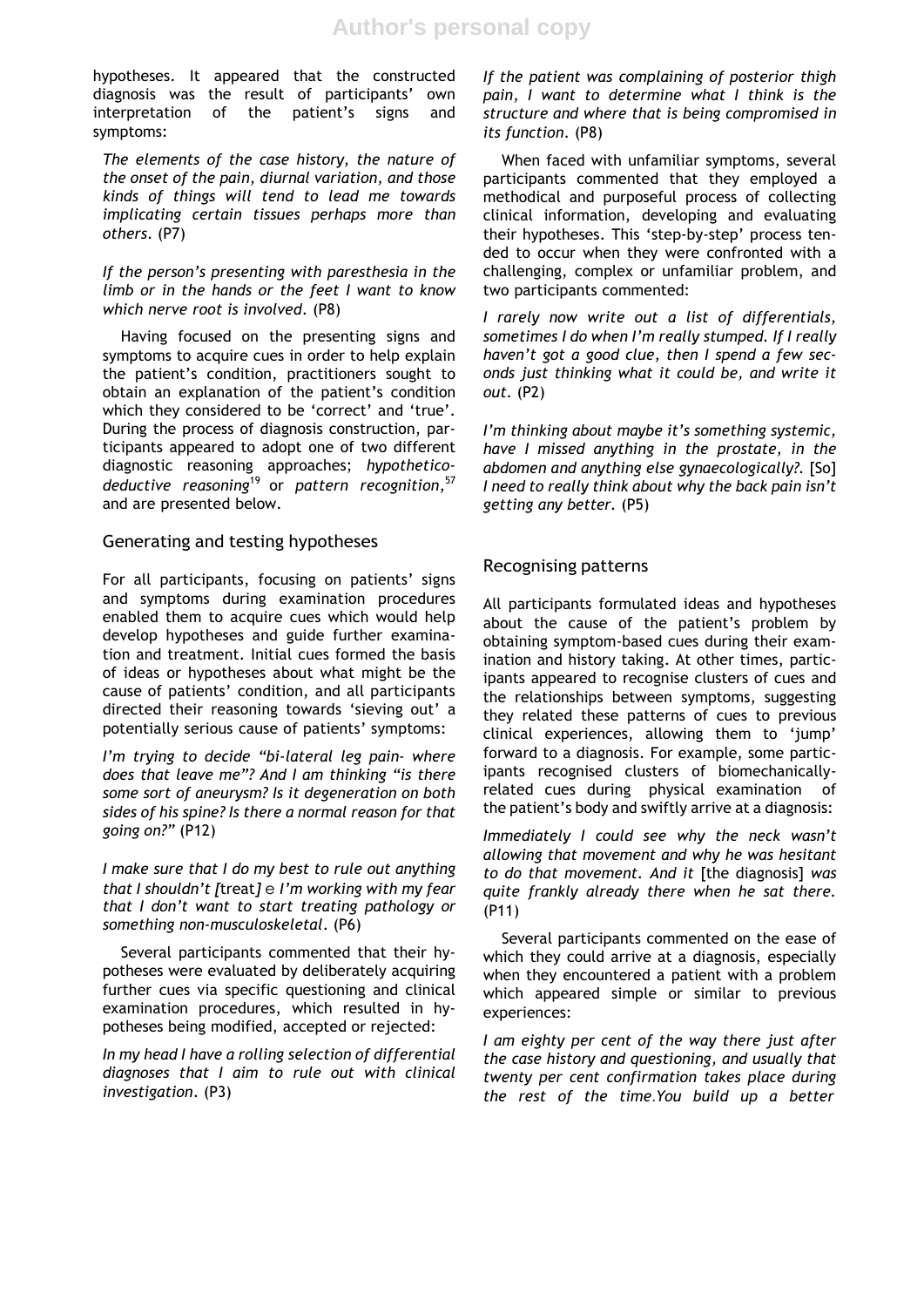*repertoire of remembering pain patterns and onset causes and histories, and so on. And that back catalogue of data helps you get to an answer quickly.* (P4)

*I look at the patient's age, region of pain, area that they had the problem. Then immediately start thinking, 'well what is it likely to be', just based on the symptomology*. *so by the time I finish the history I think 'O.K, I think this persons got either, a rotator cuff tendonopathy, or it could be referred* [pain]*'*. (P2)

Recognising relationships between clinical cues, such as specific clinical signs and symptoms, meant that diagnoses could be verified and confirmed through further clinical assessment, enabling participants to construct a diagnosis more efficiently, in less time and with less effort. Participants appeared to 'clump' chunks of clinical information together to arrive at a diagnosis, which could be verified or modified through further clinical examination. If a pattern was recognised, participants could immediately evaluate and test their hypotheses:

*My mind might be thinking this is a typical facet joint problem*.*so I will go through the procedure of looking above and below and those joint closer to examine them.* (P1)

*Within the first few minutes, well a minute of him talking, I felt the lesion* [diagnosis] *was the most probable. And I was looking for other reasons thereafter, to see whether it could have been anything else*. [but] *quite frankly I just knew what it was and I can't think what else it could be.* (P11)

For most participants the nature of a diagnosis centred on a mechanical, physical and objective entity that lay within the patient's body:

*I think in every osteopathic patient, you end up with a diagnosis which is some kind of tissue causing symptom type of scenario.* (P9)

.*if the patients' problem is due to osteoarthritis of the hip, then you must appreciate that the osteoarthritis has caused a shortening of the hip musculature and therefore you have to maintain as much movement as possible in the hip region and remove their pain.* (P1)

.*manual provocation techniques to reproduce their [patients'] symptoms are some of the best diagnostic tools. If I can find the exact action that produces pain then I can have an idea of what kind of tissue is involved and start to think about treatment.* (P5)

However, several participants considered and explored patients' pain and dysfunction in the context of their family, work and social life during their diagnostic reasoning:

*I like to see the other factors that would be influencing the way that they* [the patient] *experience their problem*.*it gives you a much rounder picture of the person you're treating.* (P6)

*I pay quite a lot of attention to how a patient has pain throughout the day and throughout their life*.[and] *pain to me is what the patient says it is, I'm really less concerned with optimal functioning of biomechanics and optimal symmetry*.*I'm more concerned with what the patient's pain means to them.* (P3)

These participants commented on the importance of considering the multiple factors which impact patients' pain and disability, and suggest an emphasis on the psychological and social aspects of the patient when constructing a diagnosis.

For all participants, diagnostic reasoning constituted a safety procedure whereby they ruled out a serious cause of their patients' problem. Participants showed flexibility in their diagnostic reasoning and could move between hypothetico-deductive and pattern recognition approaches. Hypothetico-deductive reasoning would be taken when confronted with an unfamiliar or complex problem, so that participants could deliberately and carefully collect clinical data and deductively generate multiple possible diagnoses to be further tested. Alternatively, when faced with a familiar or simple patient presentation, participants could draw on their previous experiences and recognise meaningful patterns and relationships between symptoms, enabling them to inductively build a diagnosis quickly and effi . The movement between hypothetico-deductive reasoning and pattern recognition appeared to be linked by the practitioners' awareness of, and refl upon their own diagnostic reasoning in the context of the presenting patient and the clinical situation. The comments below provide some examples of participants moving between hypothetico-deductive reasoning and pattern recognition:

*If somebody is exhibiting signs that they're not improving I'll sit back and re-think about it,* [and] *really go through the process again*.*it's almost taking the process into a much more focused and logical process than by doing it by intuition.* (P5)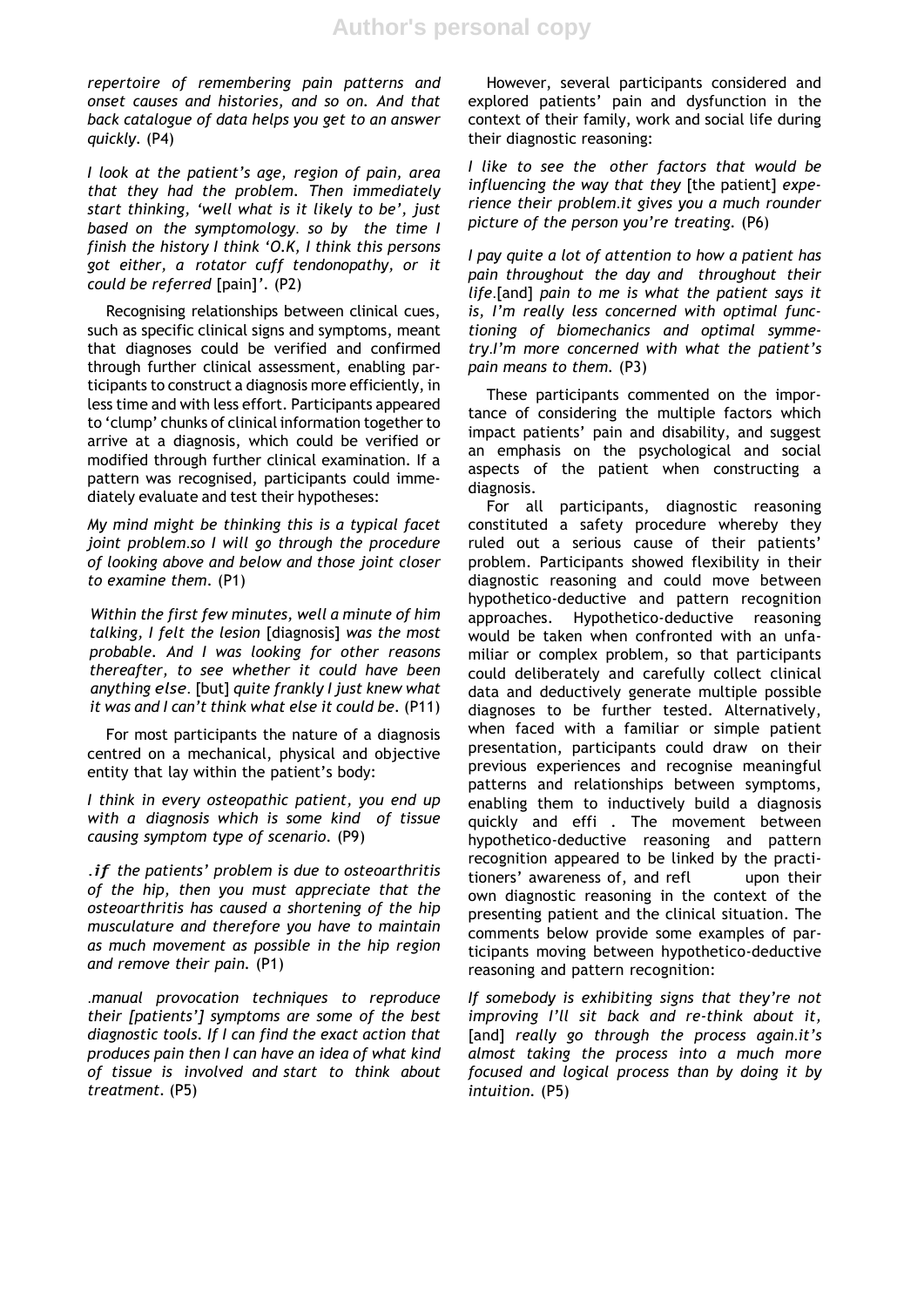

Figure 1 Interaction between hypothetico-deductive reasoning and pattern recognition.

*If things* [symptoms] *hadn't improved, I would then have gone into a much more in-depth analysis of the intervertebral.* (P10)

*The minute anything happens, something unusual*.*you train yourself to flick up into the conscious level*[when] *things that are aberrant or unusual andrequire further investigation.*(P6)

Fig. 1 above illustrates how participants would adopt either a hypothetico-deductive approach to diagnostic reasoning if the patient presented with symptoms which were complex of unfamiliar. If patients presented with simpler or familiar symptoms, participants could recognise these as 'patterns' and inductively reason to construct a diagnosis.

## Discussion

To our knowledge, this is the first published research investigating the diagnostic reasoning of osteopaths. The findings indicate that the diagnostic reasoning of experienced osteopaths involved the interaction of hypothetico-deductive reasoning and pattern recognition approaches. These findings support models of diagnostic reasoning proposed theoretically in the osteopathic literature.<sup>43,44,58</sup> The study found that when formulating a diagnosis all participants adopted two cognitively based diagnostic reasoning approaches, consistent with the medical literature, namely hypothetico-deductive reasoning<sup>19</sup> and pattern recognition.<sup>59</sup> In this study, there was interplay of hypotheticodeductive reasoning and pattern recognition, as a result of the perceived level of complexity and degree of familiarity of the patient presentation. This is the first study to indicate an interaction of diagnostic reasoning approaches in relation to

osteopathy, and supports existing research in physiotherapy<sup>2,8,60,61</sup> and occupational therapy, 10,30 that experienced practitioners are able to move flexibly between diagnostic reasoning approaches depending on the nature of the clinical situation.

The conditions under which both diagnostic reasoning approaches occur, is also consistent with the literature on diagnostic reasoning $57,62$  and more general theories of human cognition and decision-making, namely 'Dual Processing The- $\text{ory'}^{\text{63e65}}$  and 'Cognitive Continuum Theory'.  $\text{^{66,67}}$ Under conditions of familiarity, whereby the experienced practitioners recognised characteristics of the patient (for example, age and general appearance), and characteristics of their illness presentation (for example, the location and severity of pain, and associated symptoms), they recognised patterns and relationships between different cues. This enabled practitioners to formulate early diagnostic impressions and hypotheses based on the similarity between the present situation and previous experience, thereby inductively building diagnoses. This finding suggests that experienced osteopaths possessed a well organised knowledge base<sup>28</sup> and countless similar exemplars, $49$  which they could 'activate' immediately and automatically. This inductive approach to diagnostic reasoning is considered to be a central element of clinical reasoning expertise.<sup>8,61,68,69</sup>

However, during unfamiliar conditions or when faced with a complex clinical presentation, participants in this study, deliberately and consciously used a hypothetico-deductive approach to diag-<br>nostic reasoning.<sup>19</sup> Hypothetico-deductive nostic reasoning.<sup>19</sup> Hypothetico-deductive reasoning involved practitioners systematically acquiring and validating cues through a deliberate process of 'observation and measurement' (i.e. further clinical examination) so that hypotheses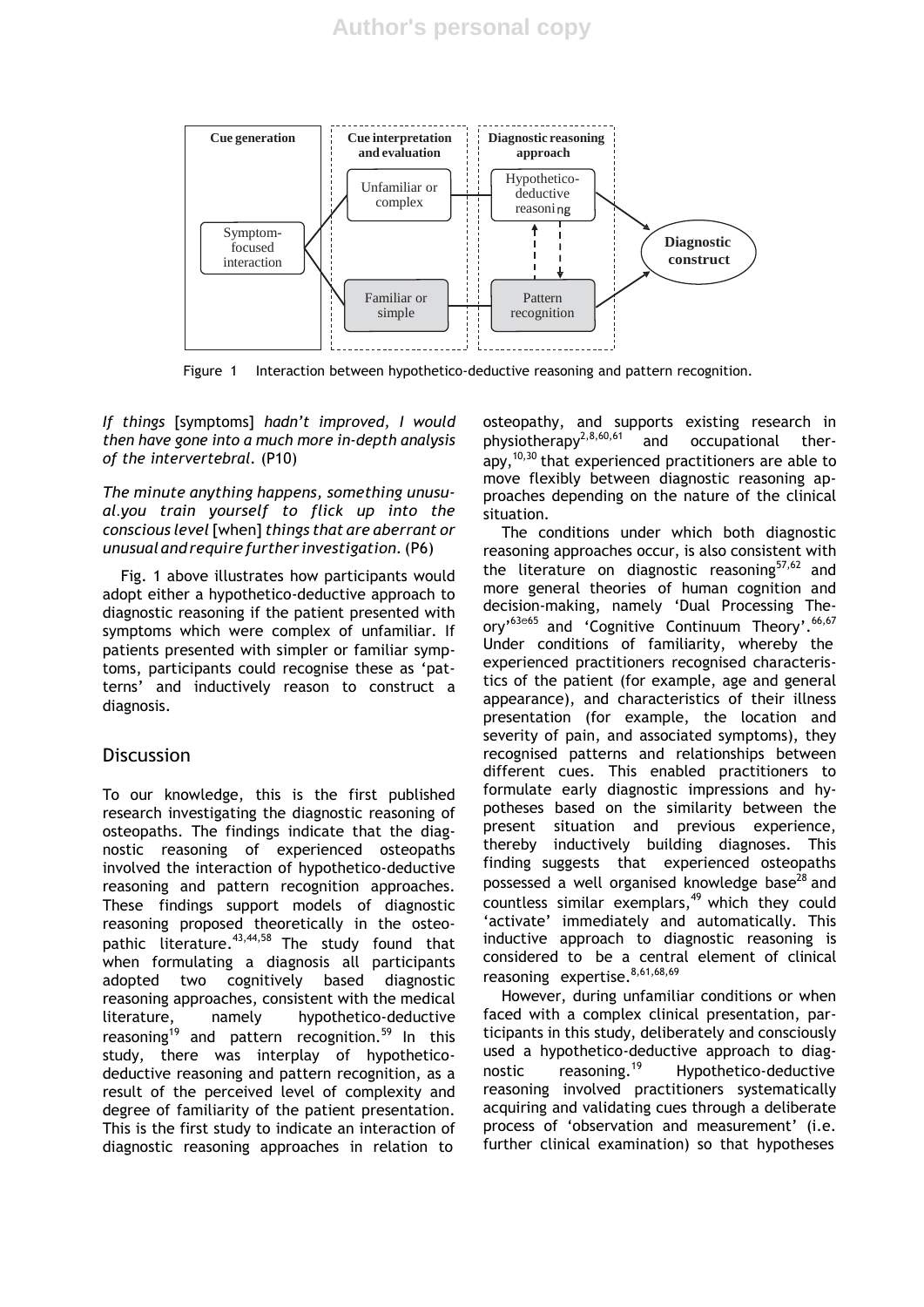could be rejected, accepted of refined. The finding that osteopaths in this study re-examined patients and re-evaluated their diagnoses under conditions of uncertainty or complexity, such as when a patient failed to respond to treatment as predicted or if their symptoms worsened, is congruent with models of diagnostic reasoning developed from research<sup>2,8</sup> and proposed theoretically<sup>70e72</sup> in musculoskeletal physiotherapy.

The findings from this study support the existing theoretical and research literature that metacognitive processes form the link between hypothetico-deductive reasoning and pattern recognition. $2,73,74$  All participants in this study demonstrated the capability to reflect on their diagnostic reasoning processes and move between different reasoning approaches. Although this finding is consistent with existing literature which argues that metacognitive skills are associated with well-developed clinical reasoning capabilities,  $2,21,59$  this is the first study to explore metacognition relation to osteopathic clinical reasoning. When constructing a diagnosis, participants reflected on the nature of the situation, such as its complexity and familiarity, and monitored their diagnostic reasoning processes. This finding concurs with Eraut who posits that when practitioners are confronted with a problem, they rapidly read the situation and proceed in a state of "continued alertness".75,p.15 This suggests that for the experienced osteopaths in this study, metacognitive and reflective processes are fundamental to enabling them to safely negotiate the complex situations encountered in professional practice and facilitate their development of a diagnosis and is congruent with the clinical reasoning capabilities set out by the regulator in the UK. $^{38}$ 

Osteopathic educators should incorporate strategies which nurture the development of students' critical reflection capabilities and enhance their problem solving skills so that they can become adaptable, reflective and thinking practitioners, able to navigate through a professional practice setting which is complex, uncertain, unstable, unique and value-laden.<sup>76</sup> The educational skills of clinical tutors could be further developed so that they can work with students to emphasise learning from practice and decision-making, in order to promote an engaged and active learning process during clinical education.<sup>77</sup>

The findings also have implications for continual professional development (CPD). Current CPD may focus too heavily on the acquisition of technical skills (for example, advanced hands-on skills, additional treatment modalities), which are conducted away from practice. Such CPD courses are

often short, and may not foster and promote critically reflective practice and the development of diagnostic reasoning and reflexivity skills. CPD should enable practitioners to learn from practice and increase their capacity to synthesise, blend and critically evaluate different sources of knowledge, including research evidence. As an alternative to short courses and CPD training, peer observation of practice<sup>78</sup> may help practitioners to learn from and in practice and develop their diagnostic reasoning and metacognitive skills.

This study explored the diagnostic reasoning of experienced osteopaths, many of which held or had held educational positions in osteopathic education institutions in the UK. This limited number of perspectives from a limited number of individuals means that the transferability<sup>79</sup> of the findings to the wider osteopathic profession needs to be established through further research. This is amongst the first research of its kind in osteopathy and there are a number of key areas of osteopathic clinical reasoning which warrant further exploration. For example, research could be carried out to explore the theoretical 'reach' of the findings to osteopaths with different levels of experience, in other countries or practitioners that work in other clinical settings, such as the National Health Service.

## Conclusion

The findings from this study indicate that experienced osteopaths adopt hypothetico-deductive and pattern recognition approaches to diagnostic reasoning. Participants in this study demonstrated well-developed metacognitive skills, which enabled them to move between two diagnostic reasoning approaches depending on the nature of the clinical problem and clinical situation. This study is amongst the first to provide researchbased knowledge of this specific and fundamental aspect of osteopathic clinical reasoning. The findings from this study support the theoretical literature on diagnostic reasoning in osteopathy, and also suggest that osteopaths' diagnostic reasoning processes are akin to practitioners of other healthcare professions including medicine and musculoskeletal physiotherapy.

## Acknowledgements

Thanks to the British College of Osteopathic Medicine, the British Naturopathic and Osteopathic Association and the Osteopathic Educational Foundation for their support of this doctoral research.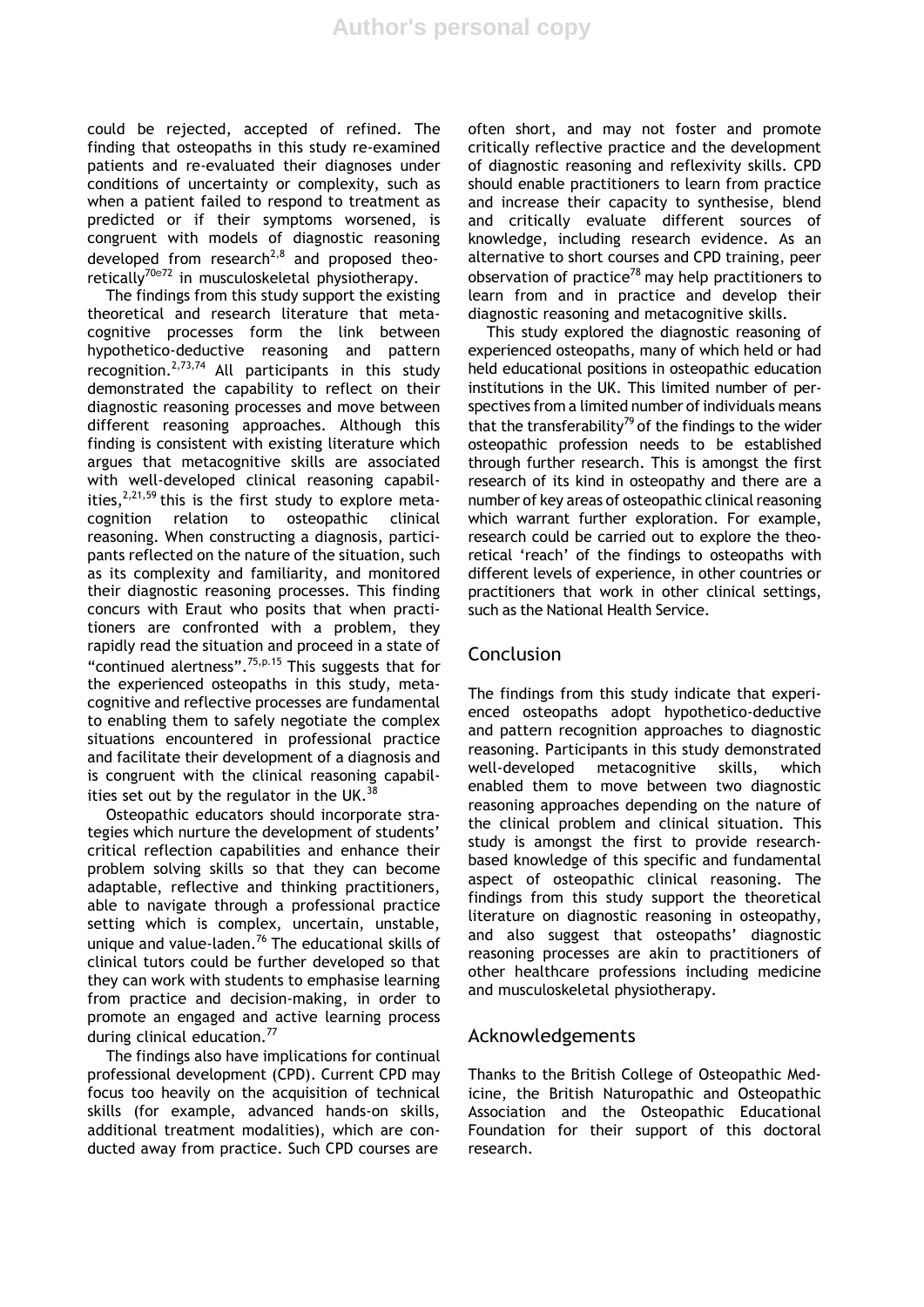#### References

- 1. Higgs J, Jones M, Edwards I, Beeston S. Clinical reasoning and practice knowledge. In: Higgs J, Richardson B, Dahlgren MA, editors. *Developing practice knowledge for health professionals*. Edinburgh: Butterworth Heinemann; 2004. p. 181e99.
- 2. Edwards I, Jones M, Carr J, Braunack-Mayer A, Jensen GM. Clinical reasoning strategies in physical therapy. *Phys Ther* 2004;84:312e30.
- 3. Thomson OP, Petty NJ, Moore AP. Clinical reasoning in osteopathy e more than just principles? *Int J Osteopath Med* 2011;14:71e6.
- 4. Unsworth C. Review of methodologies for researching clinical reasoning. In: Schell BAB, Schell JW, editors. *Clinical and professional reasoning in occupational therapy*. Philadelphia, Pa.; London: Lippincott Williams & Wilkins; 2008. p. 371e400.
- 5. Arocha JF, Patel VL. Methods in the study of clinical reasoning. In: Higgs J, Jones M, Loftus S, Christensen N, editors. *Clinical reasoning in the health professions*. 3rd ed. Oxford: Elsevier Butterworth-Heinemann; 2008. p. 193e203.
- 6. Loftus S, Smith M. A history of clinical reasoning research. In: Higgs J, Jones M, Loftus S, Christensen N, editors. *Clinical reasoning in the health professions*. 3rd ed. Oxford: Elsevier Butterworth-Heinemann; 2008. p. 205e12.
- 7. Cruz EB, Moore A, Cross V. Clinical reasoning and patientcentred care in musculoskeletal physiotherapy in Portugal e a qualitative study. *Man Ther* 2012;17:246e50.
- 8. Doody C, McAteer M. Clinical reasoning of expert and novice physiotherapists in an outpatient orthopaedic setting. *Physiotherapy* 2002;88:258e68.
- 9. Rogers JC, Holm MB. Occupational therapy diagnostic reasoning: a component of clinical reasoning. *Am J Occup Ther* 1991;45:1045e53.
- 10. Mattingly C. What is clinical reasoning? *Am J Occup Ther* 1991;45:979e86.
- 11. Unsworth CA. Using a head-mounted video camera to explore current conceptualizations of clinical reasoning in occupational therapy. *Am J Occup Ther* 2005;59:31(10).
- 12. Scholes J, Endacott R, Biro M, Bulle B, Cooper S, Miles M, et al. Clinical decision-making: midwifery students' recognition of, and response to, post partum haemorrhage in the simulation environment. *BMC Pregnancy Childbirth* 2012;12:19.
- 13. Tanner CA, Padrick KP, Westfall UE, Putzier DJ. Diagnostic reasoning strategies of nurses and nursing students. *Nurs Res* 1987;36:358e65.
- 14. Benner PE. *From novice to expert: excellence and power in clinical nursing practice*. Menlo Park, Calif.: Addison-Wesley Pub. Co., Nursing Division; 1984.
- 15. Neufeld VR, Norman GR, Feightner JW, Barrows HS. Clinical problem-solving by medical students: a cross-sectional and longitudinal analysis. *Med Educ* 1981;15:315e22.
- 16. Barrows HS, Norman GR, Neufeld VR, Feightner JW. The clinical reasoning of randomly selected physicians in general medical practice. *Clin Invest Med* 1982;5:49e55.
- 17. Groot ADd. *Thought and choice in chess*, vol. 463. The Hague, Paris: Mouton & Co.; 1965xvi.
- 18. Chase W, Simon HA. Perception in chess. *Cogn Psychol* 1973;4:55e81.
- 19. Elstein AS, Shulman LS, Sprafka SA. *Medical problem solving: an analysis of clinical reasoning*. Cambridge, Mass.; London: Harvard University Press; 1978.
- 20. Mylopoulos M, Regehr G. Putting the expert together again. *Med Educ* 2011;45:920e6.
- 21. Jensen GM, Gwyer J, Shepard KF.Expert practice in physical therapy. *Phys Ther* 2000;80:28e43 [discussion 44e52].
- 22. Jensen GM, Shepard KF. *Expertise in physical therapy practice*. Saunders Elsevier; 2006.
- 23. Petty NJ, Scholes J, Ellis L. The impact of a musculoskeletal masters course: developing clinical expertise. *Man Ther* 2011;16:590e5.
- 24. Norman G. Research in clinical reasoning: past history and current trends. *Med Educ* 2005;39:418e27.
- 25. Groen GJ, Patel VL. Medical problem-solving: some questionable assumptions. *Med Educ* 1985;19:95e100.
- 26. Barrows HS, Feltovich PJ. The clinical reasoning process. *Med Educ* 1987;21:86e91.
- 27. Patel VL, Groen GJ. The general and specific nature of medical expertise: a critical look. In: Smith J, Ericsson KA, editors. *Toward a general theory of expertise: prospects and limits*, vol. x. Cambridge: Cambridge University Press; 1991. p. 344.
- 28. Schmidt HG, Norman GR, Boshuizen HP. A cognitive perspective on medical expertise: theory and implication. *Acad Med* 1990;65:611e21.
- 29. Jones M, Jensen G, Edwards. Clinical reasoning in physiotherapy. In: Higgs J, Jones M, Loftus S, Christensen N, editors. *Clinical reasoning in the health professions*. 3rd ed. Oxford: Elsevier Butterworth-Heinemann; 2008. p. 245e56.
- 30. Fleming MH. Clinical reasoning in medicine compared with clinical reasoning in occupational therapy. *Am J Occup Ther* 1991;45:988e96.
- 31. Payton OD. Clinical reasoning process in physical therapy. *Phys Ther* 1985;65:924e8.
- 32. Thornquist E. Diagnostics in physiotherapy e processes, patterns and perspectives. Part I. *Adv Physiother* 2001;3: 140e50.
- 33. GOsC. *General Osteopathic Council* e *snapshot survey*. London: General Osteopathic Council; 2001. Available from: [http://www.osteopathy.org.uk/uploads/survey2snapshot\\_](http://www.osteopathy.org.uk/uploads/survey2snapshot_) survery\_results\_2001.pdf.
- 34. Fawkes C, Leach J, Mathias S, Moore AP. *Standardised data collection within osteopathic practice in the UK: development and first use of a tool to profile osteopathic care in 2009*. National Council for Osteopathic Research: University of Brighton; 2010.
- 35. Fryer G, Johnson JC, Fossum C. The use of spinal and sacroiliac joint procedures within the British osteopathic profession. Part 2: treatment. *Int J Osteopath Med* 2010; 13:152e9.
- 36. Johnson SM, Kurtz ME. Osteopathic manipulative treatment techniques preferred by contemporary osteopathic physicians. *J Am Osteopath Assoc* 2003;103:219e24.
- 37. Orrock P. Profile of members of the Australian Osteopathic Association: part 1 e the practitioners. *Int J Osteopath Med* 2009;12:14e24.
- 38. General Osteopathic Council. *Osteopathic practice standards*. London: General Osteopathic Council; 2012.
- 39. OBA. *Osteopathy code of conduct*. Osteopathy Board of Australia; 2011. <http://www.osteopathyboard.gov.au/> Codes-Guidelines.aspx.
- 40. OCNZ. *Capabilities for osteopathic practice*, vol. 2012. The Osteopathic Council of New Zealand; 2010. Available from: <http://www.osteopathiccouncil.org.nz/> competency-standards.html.
- 41. WHO. *Benchmarks for training in osteopathy*. Geneva: World Health Organization; 2010.
- 42. Sammut EA, Searle-Barnes PJ. *Osteopathic diagnosis*. Cheltenham: Stanley Thornes; 1998.
- 43. Smith AE. Osteopathic diagnosis. *Br Osteopathic J* 1971;5: 2e8.